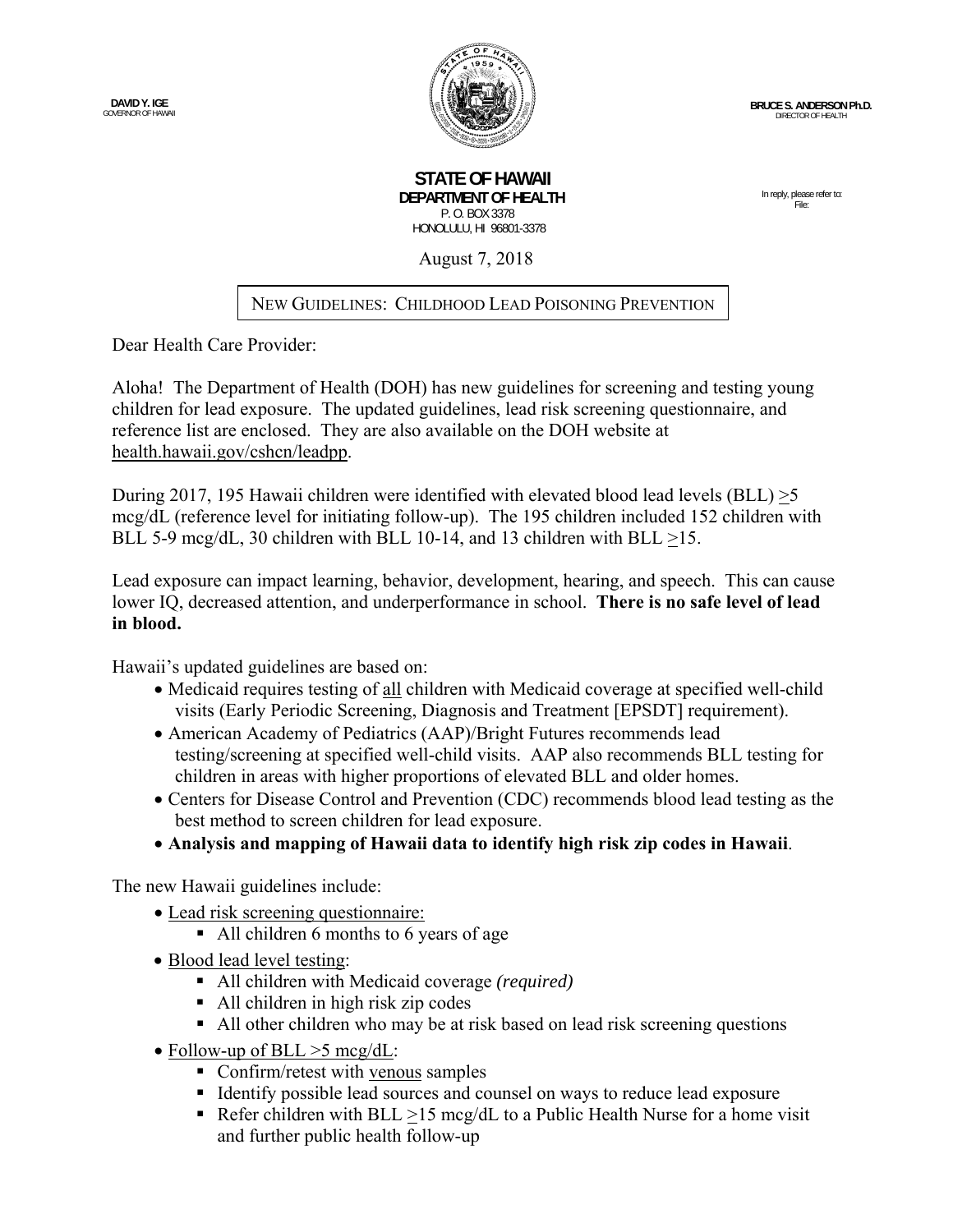New Guidelines: Childhood Lead Poisoning Prevention August 7, 2018 Page 2

The guidelines will be reviewed and updated annually based on Hawaii data. Your testing and screening contribute to updating these local guidelines.

Please test/screen young children in your practice for lead exposure. Help support our effort to assure that Hawaii's young children are healthy and lead-free.

If you have any questions, you may contact Dr. Patricia Heu, Chief, Children with Special Health Needs Branch, at (808)733-9058 or e-mail her at patricia.heu@doh.hawaii.gov. Mahalo!

Sincerely,

Sacrespondencer

BRUCE S. ANDERSON, Ph.D. Director of Health

Enclosures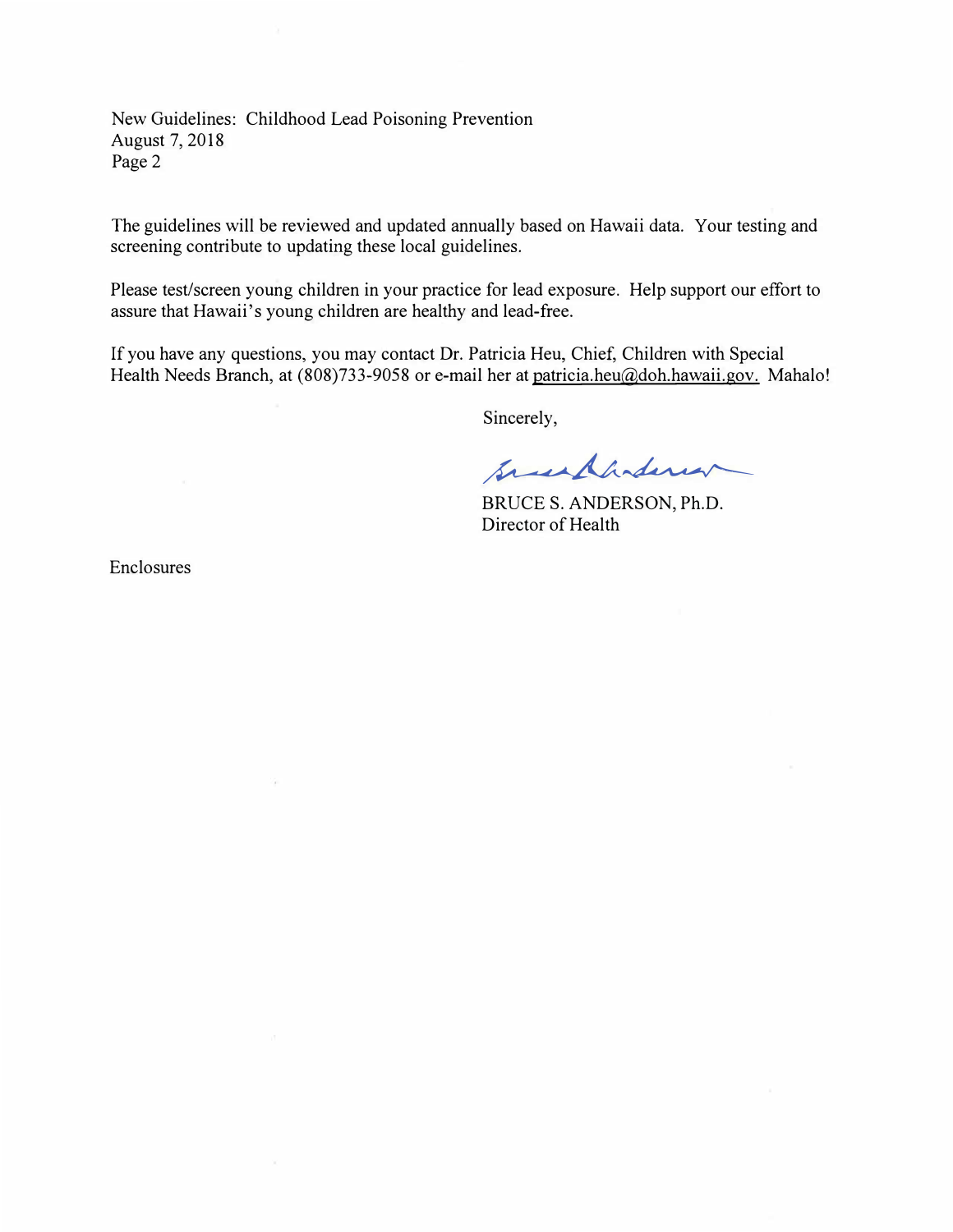

## *Guidelines for Health Care Providers* **BLOOD LEAD TESTING/SCREENING For Children under Age 6 Years**

## **WELL CHILD VISITS:**

At well child visits for ages 6 months to 6 years, use the *Lead Risk Screening Questionnaire*.

Test children for blood lead levels at ages 9-12 months and 2 years when:

- ✓ Child has **QUEST (Medicaid)** health insurance (*REQUIRED*); or
- ✓ Child lives in a **high risk area** for lead exposure (see zipcodes below); or
- Answer is **YES** or **DO NOT KNOW** to **one or more** lead risk screening questions.

### **Other Indications:**

- Age 3-6 years: Test if risk changes, based on lead risk screening questions.
- Immigrants (including international adoptions): Test for blood lead upon arrival to the United States, then as above for Well Child Visits.
- Refugee children age 6 months to 16 years: Test for blood lead at entry to United States, then as above for Well Child Visits. For those age 6 months to 6 years old, repeat blood lead testing 3 to 6 months after children are placed in permanent residences.

### **Note:**

- Initial blood lead level can be either capillary or venous.
- Any elevated capillary blood lead level 5 mcg/dL and higher requires follow-up with a venous sample.



| Oahu                                                                  |       |       | <b>Hawaii</b> |       | <b>Molokai</b> |       | Kauai |
|-----------------------------------------------------------------------|-------|-------|---------------|-------|----------------|-------|-------|
| 96786                                                                 | 96819 | 96704 | 96743         | 96774 | 96729          | 96703 | 96754 |
| 96792                                                                 | 96822 | 96710 | 96749         | 96776 | 96748          | 96705 | 96756 |
| 96797                                                                 | 96826 | 96718 | 96750         | 96777 | 96757          | 96741 | 96765 |
| 96813                                                                 | 96848 | 96719 | 96755         | 96778 | 96770          | 96746 | 96769 |
| 96815                                                                 | 96854 | 96720 | 96760         | 96780 |                | 96747 | 96796 |
| 96816                                                                 | 96857 | 96726 | 96764         | 96781 |                | 96751 |       |
| 96817                                                                 |       | 96727 | 96771         | 96783 |                | 96752 |       |
|                                                                       |       | 96728 | 96772         | 96785 |                |       |       |
|                                                                       |       | 96737 | 96773         |       |                |       |       |
| High risk geographic areas are based on standardized risk scores for: |       |       |               |       |                |       |       |

### **Geographic Areas at High Risk for Lead Exposure By Zipcodes**

• *Rate of elevated blood lead levels* 

• *Percent of housing built before 1960*

• *Percent of individuals below the poverty level*

*For practical purposes, high risk geographic areas (census tracts) were "converted" to zipcodes.*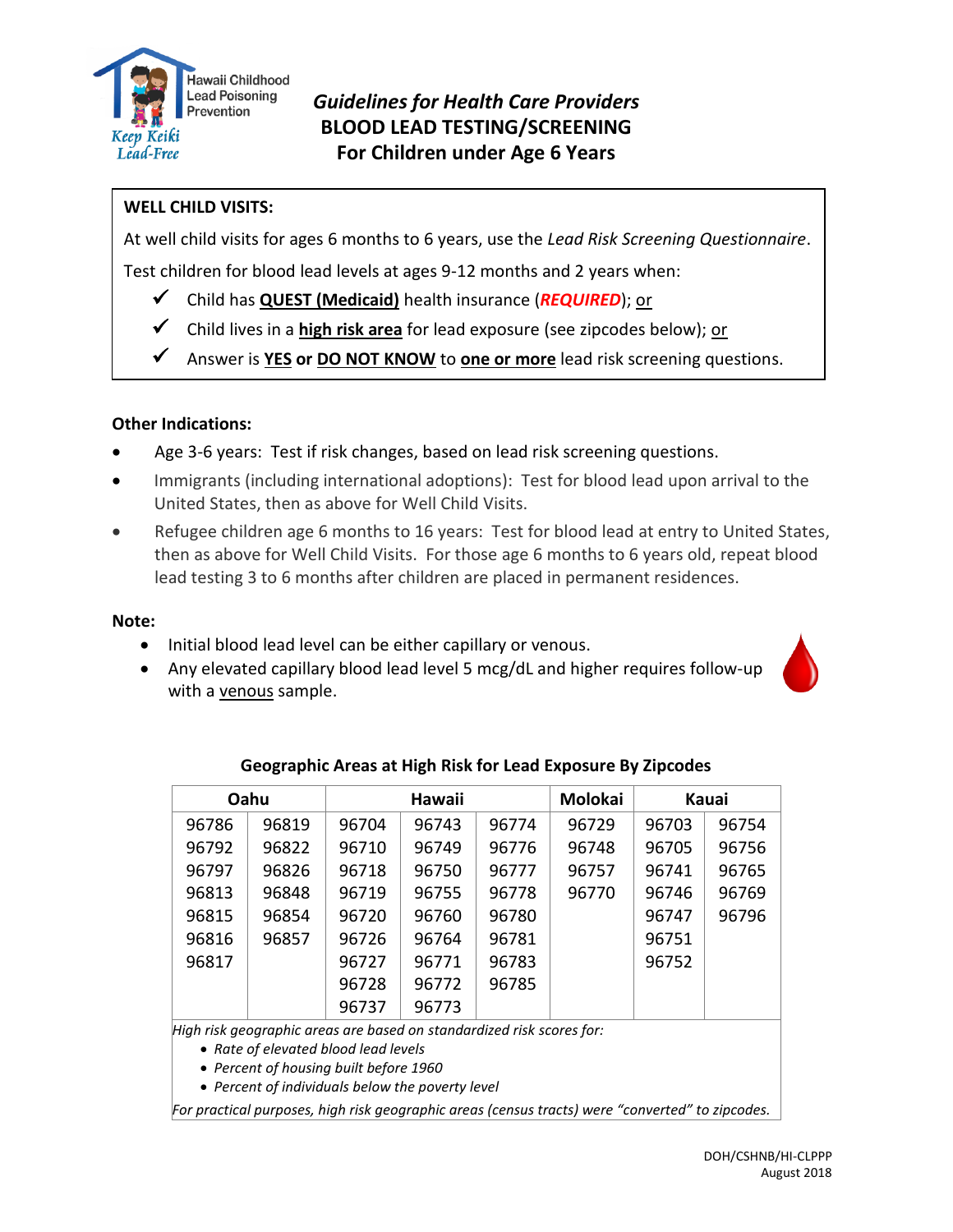

**LEAD RISK SCREENING QUESTIONS FOR AGES 6 MONTHS TO 6 YEARS Is Your Child At Risk for Lead Poisoning? Do You Have Concerns about Lead Exposure?**

|                                                                                                                            | Lead-Free                                                                  |                         |                                                                                                                               |                                   |                                  |                                                                                                                                                                                            |                                  |                         |        | <b>YES</b> | <b>DO NOT</b> | <b>NO</b> |
|----------------------------------------------------------------------------------------------------------------------------|----------------------------------------------------------------------------|-------------------------|-------------------------------------------------------------------------------------------------------------------------------|-----------------------------------|----------------------------------|--------------------------------------------------------------------------------------------------------------------------------------------------------------------------------------------|----------------------------------|-------------------------|--------|------------|---------------|-----------|
| <b>Child</b>                                                                                                               |                                                                            |                         |                                                                                                                               |                                   |                                  |                                                                                                                                                                                            |                                  |                         |        |            |               |           |
| 1.                                                                                                                         |                                                                            |                         | Does your child have QUEST health insurance?                                                                                  |                                   |                                  |                                                                                                                                                                                            |                                  |                         |        | ш          | H             | $\Box$    |
| 2.                                                                                                                         | Does your child live in one of the zipcodes below?                         |                         |                                                                                                                               |                                   |                                  |                                                                                                                                                                                            |                                  |                         | П      | П          | l I           |           |
|                                                                                                                            | Oahu                                                                       |                         |                                                                                                                               | Hawaii<br>Molokai<br><b>Kauai</b> |                                  |                                                                                                                                                                                            |                                  |                         |        |            |               |           |
|                                                                                                                            | 96786<br>96792<br>96797                                                    | 96819<br>96822<br>96826 | 96704<br>96710<br>96718                                                                                                       | 96743<br>96749<br>96750           | 96774<br>96776<br>96777          | 96729<br>96748<br>96757                                                                                                                                                                    | 96703<br>96705<br>96741          | 96754<br>96756<br>96765 |        |            |               |           |
|                                                                                                                            | 96813<br>96815<br>96816<br>96817                                           | 96848<br>96854<br>96857 | 96719<br>96720<br>96726<br>96727                                                                                              | 96755<br>96760<br>96764<br>96771  | 96778<br>96780<br>96781<br>96783 | 96770                                                                                                                                                                                      | 96746<br>96747<br>96751<br>96752 | 96769<br>96796          |        |            |               |           |
|                                                                                                                            |                                                                            |                         | 96728<br>96737                                                                                                                | 96772<br>96773                    | 96785                            |                                                                                                                                                                                            |                                  |                         |        |            |               |           |
| 3.                                                                                                                         | lead?                                                                      |                         |                                                                                                                               |                                   |                                  | Does your child have a brother, sister, or playmate who was exposed to                                                                                                                     |                                  |                         |        | □          | П             | П         |
| 4.                                                                                                                         | Does your child often chew dirt, paint chips, or things that are not food? |                         |                                                                                                                               |                                   |                                  |                                                                                                                                                                                            | п                                | П                       | $\Box$ |            |               |           |
| Was your child born outside the United States or did your child come<br>5.<br>from another country within the past 1 year? |                                                                            |                         |                                                                                                                               |                                   |                                  |                                                                                                                                                                                            | □                                | □                       | П      |            |               |           |
| 6.                                                                                                                         | Are you concerned that your child may be exposed to lead?                  |                         |                                                                                                                               |                                   |                                  |                                                                                                                                                                                            |                                  | П                       | П      | П          |               |           |
|                                                                                                                            | <b>Home or Child Care Center</b>                                           |                         |                                                                                                                               |                                   |                                  |                                                                                                                                                                                            |                                  |                         |        |            |               |           |
| 7.                                                                                                                         | before 1978?                                                               |                         |                                                                                                                               |                                   |                                  | Does your child live in a home or receive child care in a building built                                                                                                                   |                                  |                         |        | □          | П             | П         |
|                                                                                                                            | <b>Jobs or Hobbies</b>                                                     |                         |                                                                                                                               |                                   |                                  |                                                                                                                                                                                            |                                  |                         |        |            |               |           |
| 8.                                                                                                                         | -                                                                          |                         | Remodeling / repainting / fixing the home<br>Automotive repair / car batteries<br>Making ceramics or pottery using lead glaze |                                   |                                  | Does anyone who spends time with your child have a job or hobby in:<br>Making fishing sinkers / fishing activities / boat repair<br>Painting / electrical / plumbing / soldering / welding |                                  |                         |        | □          |               | П         |
|                                                                                                                            | <b>Food and Water</b>                                                      |                         |                                                                                                                               |                                   |                                  |                                                                                                                                                                                            |                                  |                         |        |            |               |           |
| 9.                                                                                                                         |                                                                            |                         |                                                                                                                               |                                   |                                  | Does your family cook and/or serve food using ceramic dishes or pottery<br>made in other countries that are handmade, brightly decorated, or old?                                          |                                  |                         |        |            |               |           |
|                                                                                                                            | 10. Does your family have a rainwater catchment system?                    |                         |                                                                                                                               |                                   |                                  |                                                                                                                                                                                            |                                  |                         |        |            |               |           |

## **ACTION!**

If you answered YES or DO NOT KNOW to any question, talk with your child's doctor about a simple blood lead test.

Prevent children from coming in contact with lead.

 **Check**✓**answer**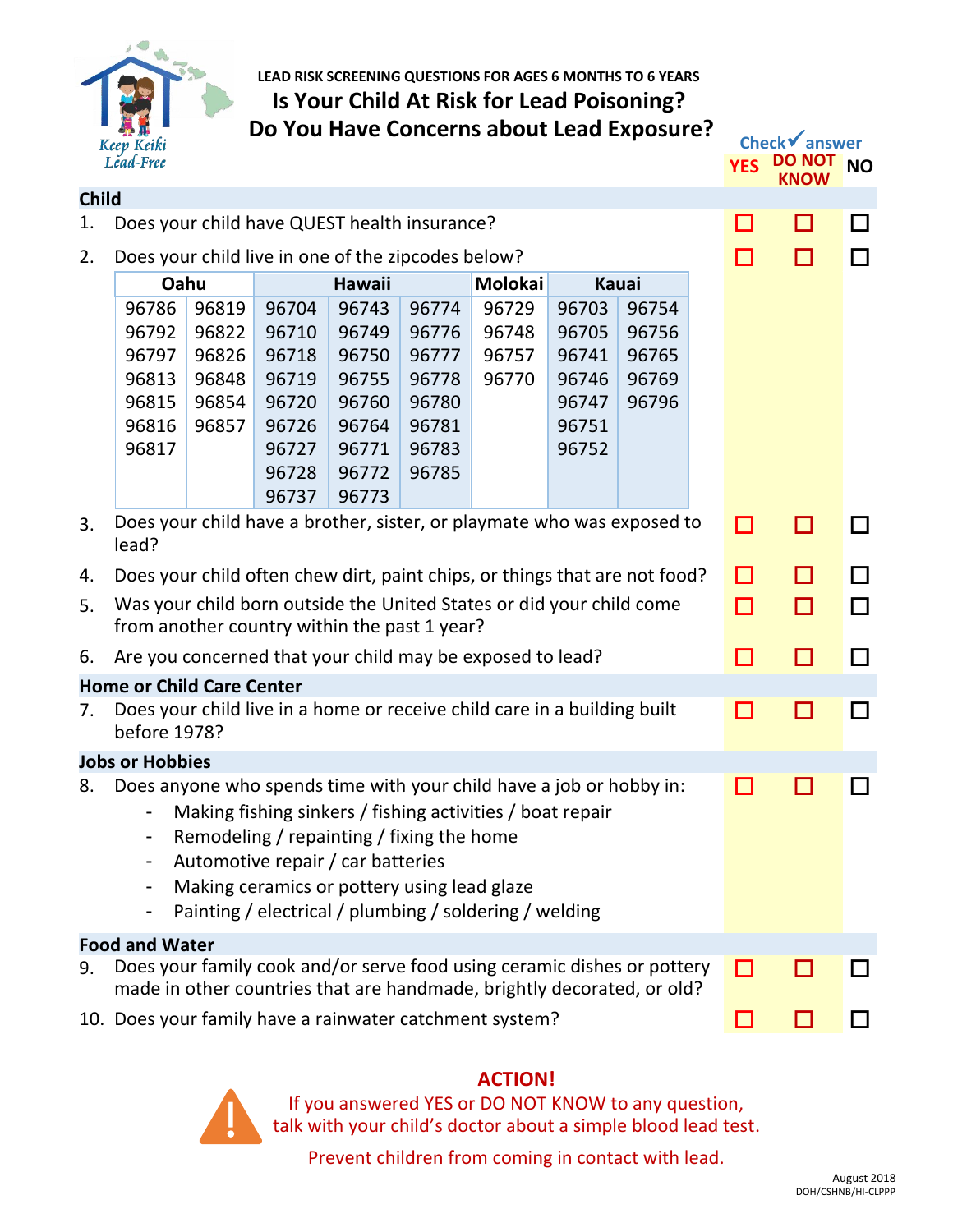# **Recommended Follow-up by Blood Lead Levels**

|                                                     | <b>Blood Lead Level (mcg/dL)</b> |              |              |                       |                          |                             |
|-----------------------------------------------------|----------------------------------|--------------|--------------|-----------------------|--------------------------|-----------------------------|
|                                                     | 5<                               | $5-9$        | $10 - 14$    | 15-19                 | $20 - 44$                | $>45$                       |
| Anticipatory guidance about lead exposure           | $\checkmark$                     |              |              |                       |                          |                             |
| Routine lead testing/screening at well-child visits |                                  |              |              |                       |                          |                             |
| Follow-up blood lead level (BLL) test               |                                  |              |              |                       |                          |                             |
| o If original sample is capillary, obtain venous    |                                  | In $1-3$     | In $1-4$     | In 1 week             | In 1 week                | As soon as possible         |
| BLL:                                                |                                  | months       | weeks        |                       |                          |                             |
| o If original sample is venous, retest with         |                                  | In $1-3$     | In $1-4$     | In 1-4 weeks*         | In 1-4 weeks*            | As soon as possible         |
| venous BLL                                          |                                  | months       | weeks*       |                       |                          |                             |
| Environment/Nutrition <sup>**</sup> :               |                                  |              |              |                       |                          |                             |
| o History to identify possible lead sources         |                                  | $\checkmark$ | ✓            | ✓                     | $\checkmark$             | ✓                           |
| o Review brochure Keep Your Keiki Lead-Free:        |                                  |              |              |                       |                          |                             |
| " Counsel on reducing lead exposure                 |                                  |              |              |                       |                          |                             |
| " Counsel on calcium- and iron-rich foods           |                                  |              |              |                       |                          |                             |
| o Contact PHN for home visit when venous            |                                  |              |              | $\checkmark$          | $\checkmark$             | ✓                           |
| BLL is >15 mcg/dL                                   |                                  |              |              |                       |                          |                             |
| Development:                                        |                                  |              |              |                       |                          |                             |
| o Developmental screening/assessment                |                                  | $\checkmark$ | $\checkmark$ | $\checkmark$          | $\checkmark$             | ✓                           |
| o Refer child age 0-3 years to early                |                                  |              |              | When two BLLs         | ✓                        | ✓                           |
| intervention services                               |                                  |              |              | are $\geq$ 15 mcg/dL, |                          |                             |
|                                                     |                                  |              |              | 3 months apart        |                          |                             |
| o Child age 0-3 who is not referred to early        |                                  | $\checkmark$ | ✓            |                       |                          |                             |
| intervention services: Refer to early               |                                  |              |              |                       |                          |                             |
| childhood development programs/services,            |                                  |              |              |                       |                          |                             |
| such as in "Lead-Related Resource List"             |                                  |              |              |                       |                          |                             |
| o Child age 3-5 years: Refer to early childhood     |                                  | $\checkmark$ | ✓            | ✓                     | $\checkmark$             | ✓                           |
| development programs/services, such as in           |                                  |              |              |                       |                          |                             |
| "Lead-Related Resource List"                        |                                  |              |              |                       |                          |                             |
| Lab work                                            |                                  | Iron         | Iron         | Iron status           | Iron status; hemoglobin  | Iron status; hemoglobin or  |
|                                                     |                                  | status       | status       |                       | or hematocrit            | hematocrit                  |
| Abdominal X-ray (with bowel decontamination if      |                                  |              |              |                       | $\checkmark$             | $\checkmark$                |
| indicated)                                          |                                  |              |              |                       |                          |                             |
| Chelation                                           |                                  |              |              |                       |                          | ✓                           |
| Consult with PEHSU (Pediatric Environmental         |                                  |              |              |                       | Consult for questions on | Consult for assistance with |
| Health Specialty Unit) or Poison Center             |                                  |              |              |                       | medical management       | medical management          |
| BLL monitoring per "Schedule for Follow-Up          |                                  | $\checkmark$ | ✓            | ✓                     | ✓                        | ✓                           |
| <b>Blood Lead Testing"</b>                          |                                  |              |              |                       |                          |                             |

 *\*The higher the initial BLL, the more urgent the need for confirmatory testing.*

*\*\*Consider other children in family who may be exposed*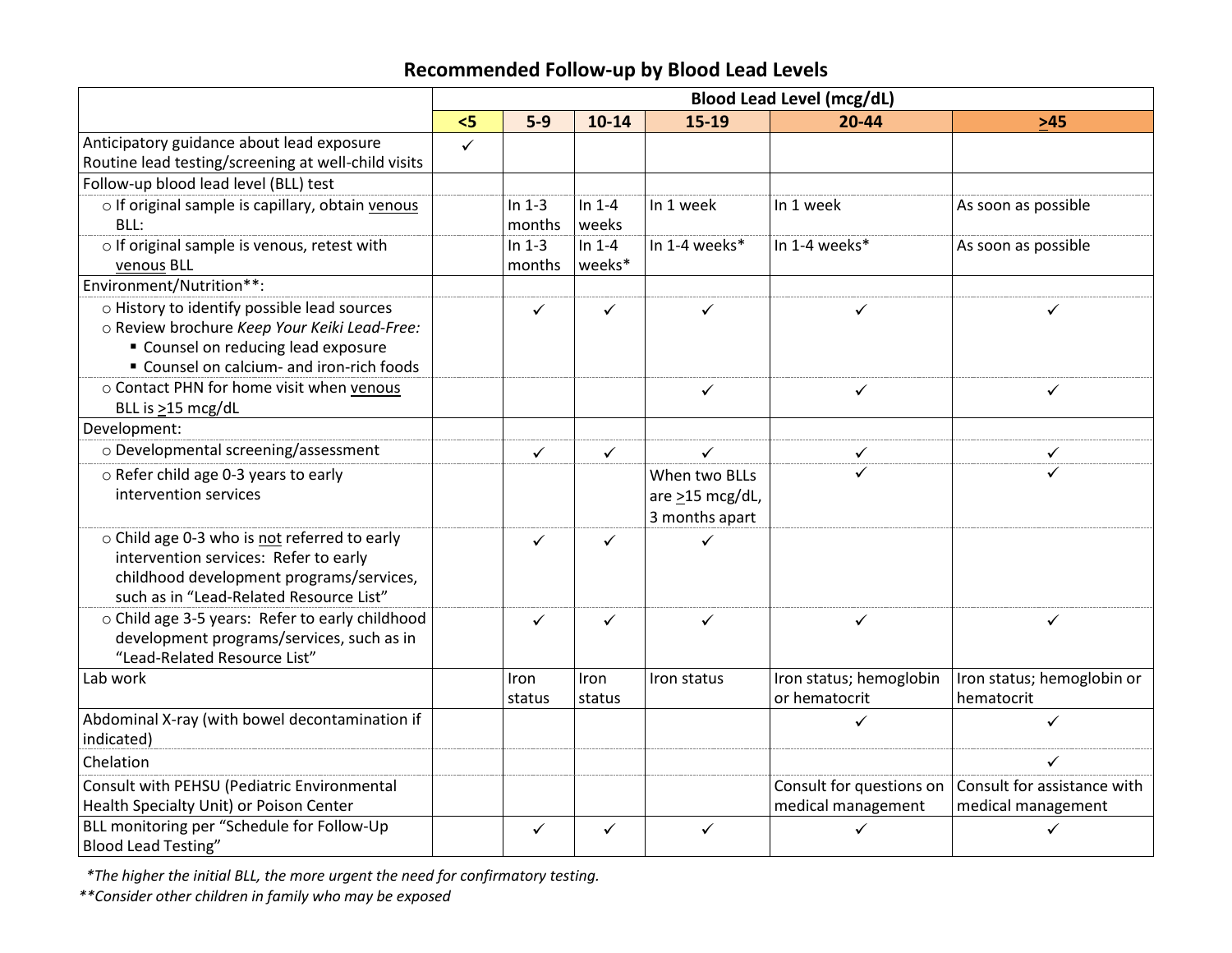| <b>Venous BLL</b><br>(mcg/dL) | <b>Early follow-up testing</b><br>(2-4 tests after identification,<br>or until BLL declining) | Later follow-up testing after<br><b>BLL declining</b> |
|-------------------------------|-----------------------------------------------------------------------------------------------|-------------------------------------------------------|
| $>5-9$                        | 3 months*                                                                                     | 6–9 months                                            |
| $10 - 19$                     | $1-3$ months $*$                                                                              | 3–6 months                                            |
| $20 - 24$                     | $1-3$ months*                                                                                 | $1-3$ months                                          |
| $25 - 44$                     | 2 weeks-1 month                                                                               | 1-months                                              |
| ≥45                           | As soon as possible                                                                           | As soon as possible                                   |

## **Schedule for Follow-Up Blood Lead Testing**

*\*Healthcare providers may choose to repeat blood lead tests on all new patients within a month to ensure that their BLL level is not rising more quickly than anticipated.*

| <b>BLL</b><br>(mcg/dL) | <b>PUBLIC HEALTH FOLLOW-UP</b><br>Hawaii State Department of Health (DOH)                                                                                                                                                                                                                                                                                                                                                                                                                                        |
|------------------------|------------------------------------------------------------------------------------------------------------------------------------------------------------------------------------------------------------------------------------------------------------------------------------------------------------------------------------------------------------------------------------------------------------------------------------------------------------------------------------------------------------------|
| $<$ 5                  | • General distribution of a brochure for families, "Keep Your Keiki Lead-Free",<br>http://health.hawaii.gov/cshcn/home/leadpp/                                                                                                                                                                                                                                                                                                                                                                                   |
| $5 - 14$               | $\bullet$ HEER calls child's physician office:<br>o Advises about confirmatory or repeat venous blood test and timing.<br>Advises about DOH HI-CLPPP website and/or contacting the DOH RN, if physician requests further<br>$\circ$<br>information.<br>Mails brochure ("Keep Your Keiki Lead-Free") to physician.<br>$\circ$                                                                                                                                                                                     |
| $15 - 19$              | • HEER calls child's physician office: Advises about confirmatory or repeat venous BLL. Discusses PHN referral.<br>• PHN does home visit to identify potential sources of lead exposure – interview, visual survey, education,<br>coordination of follow-up.<br>• PHN consults with IRHB/HEER for guidance.<br>• If two venous BLLs are >15 mcg/dL when 3 months apart: CSHNB may assist with contracted lead<br>environmental investigation (for income-eligible families, depending on available state funds). |
| >20                    | • HEER – same action as for BLL 15-19 mcg/dL<br>• PHN - same action as for BLL 15-19 mcg/dL<br>• For venous BLL > 20 mcg/dL: CSHNB may assist with contracted lead environmental investigation (for income-<br>eligible families, depending on available state funds).                                                                                                                                                                                                                                           |

*CSHNB = Children with Special Health Needs Branch*

*HEER = Hazard Evaluation and Emergency Response Office*

*PHN = Public Health Nurse*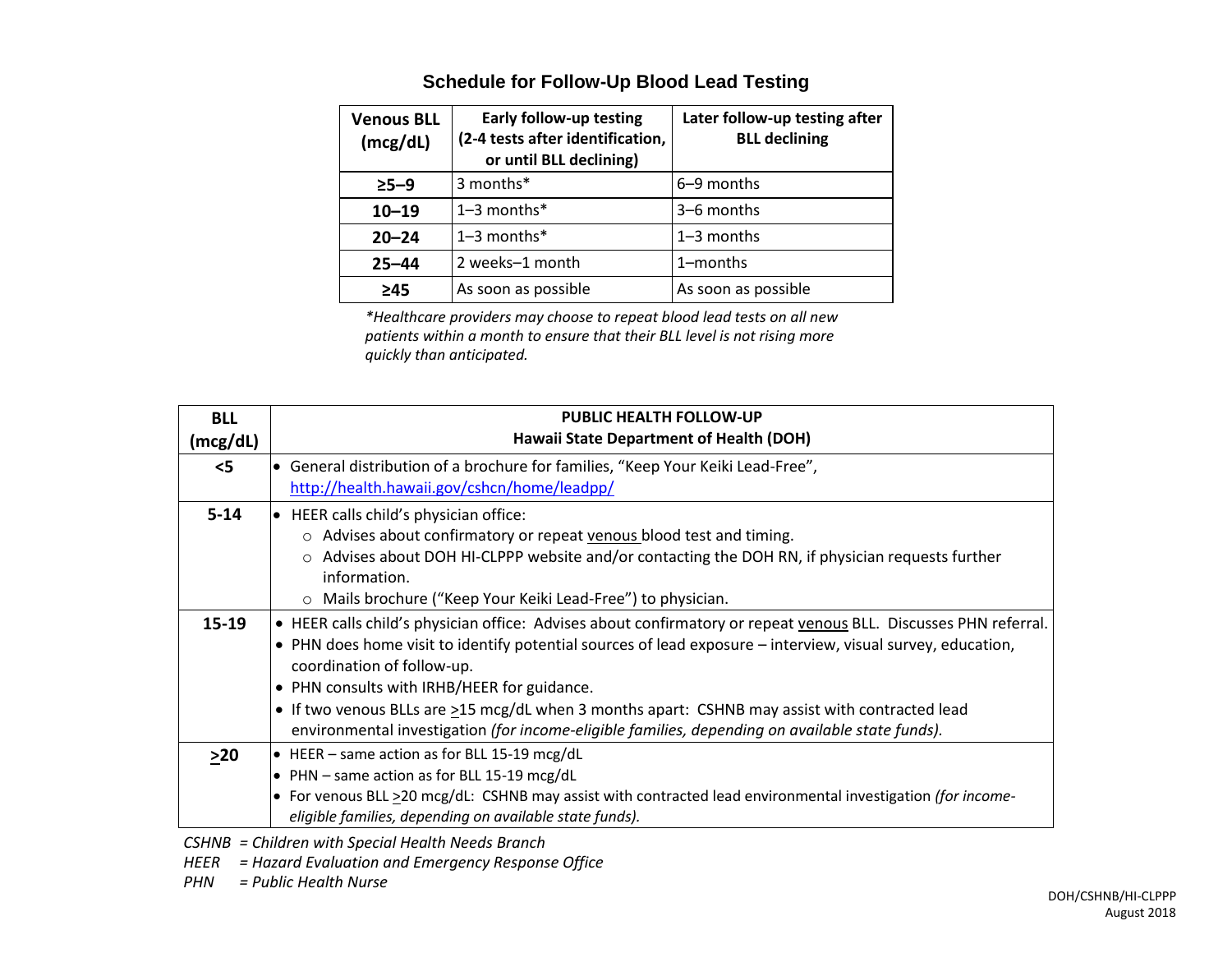### **MEDICAL MANAGEMENT GUIDELINES**

#### **American Academy of Pediatrics**

- Prevention of Childhood Lead Toxicity. Pediatrics 2016;138(1):e20161493. <http://pediatrics.aappublications.org/content/early/2016/06/16/peds.2016-1493>
- Recommendations for Preventive Pediatrics Health Care. [https://www.aap.org/en-us/documents/periodicity\\_schedule.pdf.](https://www.aap.org/en-us/documents/periodicity_schedule.pdf)

### **Centers for Disease Control and Prevention**

- Lead Poisoning Prevention in Newly Arrived Refugee Children [https://www.cdc.gov/nceh/lead/publications/refugeetoolkit/refugee\\_tool\\_kit.htm](https://www.cdc.gov/nceh/lead/publications/refugeetoolkit/refugee_tool_kit.htm)
- International Adoption and Prevention of Lead Poisoning <https://www.cdc.gov/nceh/lead/tips/adoption.htm>
- Recommended Actions Based on Blood Lead Level: Summary of Recommendations for Follow-up and Case Management of Children Based on Confirmed Blood Lead Levels [https://www.cdc.gov/nceh/lead/acclpp/actions\\_blls.html](https://www.cdc.gov/nceh/lead/acclpp/actions_blls.html)

### **Pediatric Environmental Health Specialty Unit (PEHSU)**

- Recommendations on Medical Management of Childhood Lead Exposure and Poisoning, June 2013 [https://www.pehsu.net/\\_Library/facts/medical-mgmnt-childhood-lead-exposure-June-2013.pdf](https://www.pehsu.net/_Library/facts/medical-mgmnt-childhood-lead-exposure-June-2013.pdf)
- Interpreting and Managing Low Blood Lead Levels: Supplemental Information for Clinicians [http://deohs.washington.edu/sites/default/files/documents/Interpreting\\_and\\_Managing\\_Low\\_Blood\\_Lead\\_Leve](http://deohs.washington.edu/sites/default/files/documents/Interpreting_and_Managing_Low_Blood_Lead_Levels_Suppl_to_Natl_FS_Health_Prof_Factsheet_2013.pdf) [ls\\_Suppl\\_to\\_Natl\\_FS\\_Health\\_Prof\\_Factsheet\\_2013.pdf](http://deohs.washington.edu/sites/default/files/documents/Interpreting_and_Managing_Low_Blood_Lead_Levels_Suppl_to_Natl_FS_Health_Prof_Factsheet_2013.pdf)

## **LEAD-RELATED RESOURCE LIST**

*DOE=Department of Education; DOH= Department of Health; DHS= Department of Human Services*

| <b>TOPIC</b>              | <b>RESOURCE/REFERRAL</b>                                                     |                                                                                   |              |                |  |  |  |
|---------------------------|------------------------------------------------------------------------------|-----------------------------------------------------------------------------------|--------------|----------------|--|--|--|
| <b>HEALTH</b>             |                                                                              |                                                                                   |              |                |  |  |  |
| Medical management        | <b>Western States Pediatric Environmental Health Specialty Units (PEHSU)</b> |                                                                                   |              |                |  |  |  |
| of elevated blood lead    | (415) 206-4083                                                               |                                                                                   |              |                |  |  |  |
| level (BLL) >5 mcg/dL     |                                                                              | Toll Free: (866) 827-3478                                                         |              |                |  |  |  |
|                           |                                                                              | Hawaii Poison Center - Poison Help Line                                           |              |                |  |  |  |
|                           | 1-800-222-1222                                                               |                                                                                   |              |                |  |  |  |
| Assistance with follow-   |                                                                              | <b>QUEST Health Plan EPSDT Coordinators:</b>                                      |              |                |  |  |  |
| up for child with QUEST   | AlohaCare                                                                    | (808) 356-5955                                                                    |              |                |  |  |  |
| health plan               | <b>HMSA</b>                                                                  | (808) 948-6586                                                                    |              |                |  |  |  |
|                           | Kaiser Permanente                                                            | (808) 282-3334                                                                    |              |                |  |  |  |
|                           | 'Ohana                                                                       | (808) 675-7375                                                                    |              |                |  |  |  |
|                           | UnitedHealthCare                                                             | (808) 535-1045                                                                    |              |                |  |  |  |
| Home visit for child      | <b>DOH/Public Health Nurses</b>                                              |                                                                                   |              |                |  |  |  |
| with venous BLL $\geq$ 15 | East Honolulu:                                                               | (808) 733-9220                                                                    | West Hawaii: | (808) 322-1500 |  |  |  |
| mcg/dL                    | West Honolulu:                                                               | (808) 832-5757                                                                    | Maui:        | (808) 984-8260 |  |  |  |
|                           | Central Oahu:                                                                | (808) 453-6190                                                                    | Molokai:     | (808) 553-7880 |  |  |  |
|                           | Leeward Oahu:                                                                | (808) 675-0073                                                                    | Lanai:       | (808) 565-7114 |  |  |  |
|                           | Windward Oahu:                                                               | (808) 233-5450                                                                    | Kauai:       | (808) 241-3387 |  |  |  |
|                           | East Hawaii:                                                                 | (808) 974-6025                                                                    |              |                |  |  |  |
| <b>NUTRITION/FOOD</b>     |                                                                              |                                                                                   |              |                |  |  |  |
| Nutritional counseling;   |                                                                              | DOH/Special Supplemental Nutrition Program for Women, Infants and Children (WIC)* |              |                |  |  |  |
| assistance with           | Oahu:                                                                        | (808) 586-8175                                                                    |              |                |  |  |  |
| adequate nutrition        | Neighbor Islands: 1-888-820-6425                                             |                                                                                   |              |                |  |  |  |
|                           | http://health.hawaii.gov/wic/                                                |                                                                                   |              |                |  |  |  |
| Assistance with           |                                                                              | DHS/Supplemental Nutrition Assistance Program (SNAP)*                             |              |                |  |  |  |
| adequate nutrition        |                                                                              | http://humanservices.hawaii.gov/bessd/snap/                                       |              |                |  |  |  |